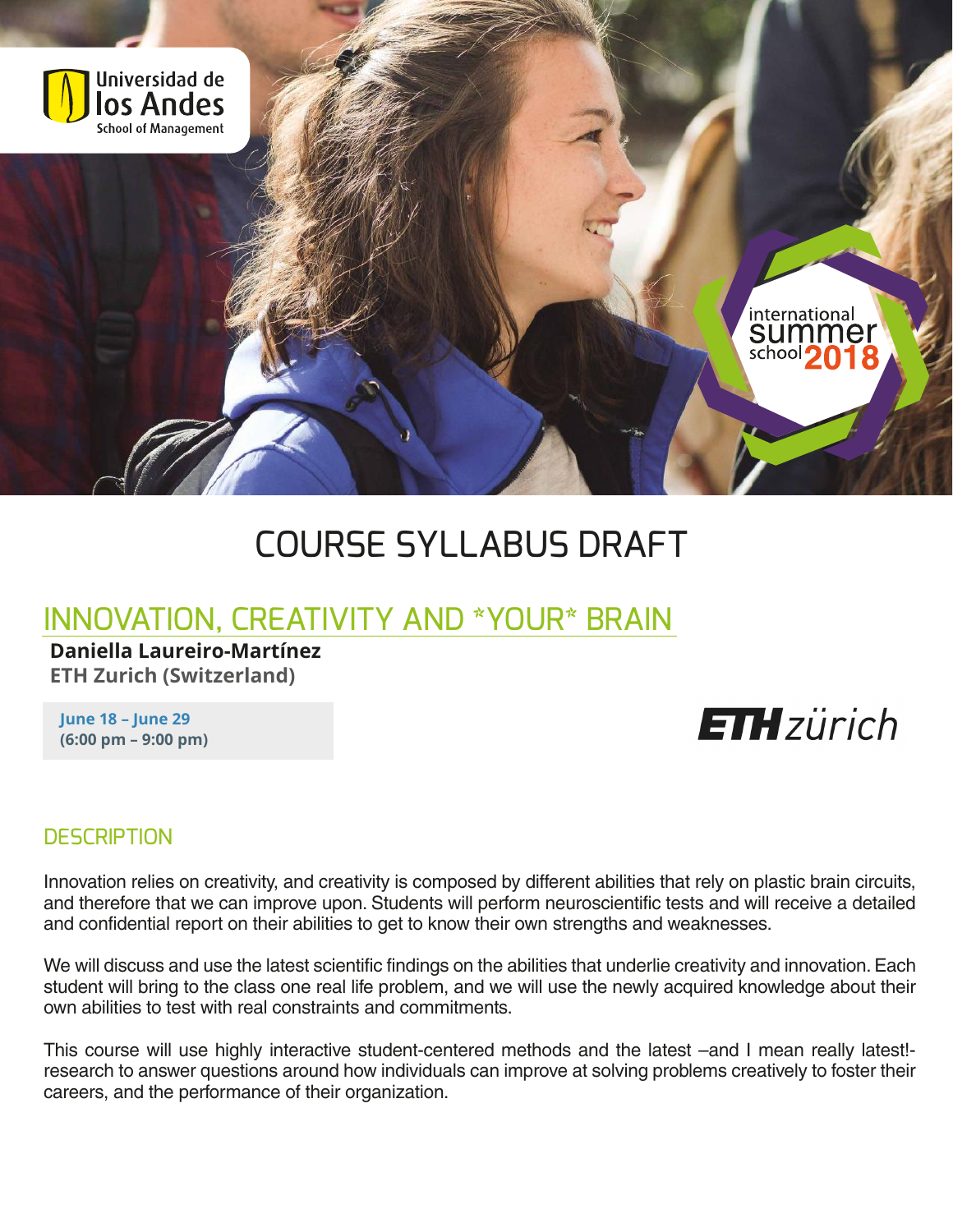

## **OBJECTIVES**

Key concepts and ideas

- Learn about latest scientific findings on the abilities that underlie creativity and innovation
- Become familiar with individual traits as temporal perspective, temperament and character and attention control abilities
- Learn about what abilities companies seek when making decisions related to personnel development, promotion and hiring methods
- Understand how cognitive flexibility and attention can be measured in a very fine-grained way, and why it matters
- Apply design thinking methods to creatively solve a daily life problem abilities
- Use the typology of problems to classify own problems and reflect on the approach one can take
- Connect knowledge on cognitive flexibility and attention to real life topics and examples (e.g. IDEO case, colleagues' discussion, your own work)
- Gain awareness about your own cognitive processes and traits, and the impact your strengths and weaknesses have on decision-making
- Understand how your own abilities could be better managed and improved change
- Create a new approach to an old problem by prototyping a solution to it
- Create an action plan that uses the knowledge gained throughout the course to tackle a daily job problem taking out the most of your unique personality traits

### **METHODOLOGY**

The course methodology balances two complementary approaches. First, there will be emphasis on the concepts: an analytical approach will illustrate key individual concepts that have been recently associated with creativity and innovation outcomes in organizational settings. The course will particularly focus on three of these concepts: temporal perspective (also called time focus), personality, and attention control (also called cognitive control)

An applied approach will connect each of the concepts to the lives of the students with the hope that they can learn to apply the knowledge in their favor, using it to address, in innovative ways, current problems they face in their student lives, or in their organizational environments. A central part of the applied part of the course will use a novel tool based on the online lab I have developed (with the collaboration of colleagues in Bocconi and ETH Zurich) over the past 8 years. Through this tool, participants can actively assess and reflect on their own abilities. After the assessment, participants will receive a confidential report (about 30 pages) with a thorough description of their performance, the meaning of the different tests, and some hints on how to improve the different abilities.Together with other students, participants will reflect on their current problems, on their abilities, and will prototype a creative solution to an old problem that will allow them to take the most out of their unique personality traits.

The conceptual/analytical approach of the course will dominate the first part of the course, and will come again, vividly, to close the course in the tenth session. The applied aspect of the course will be present in the self-assessment –early in the course, second session-, and in the last sessions.